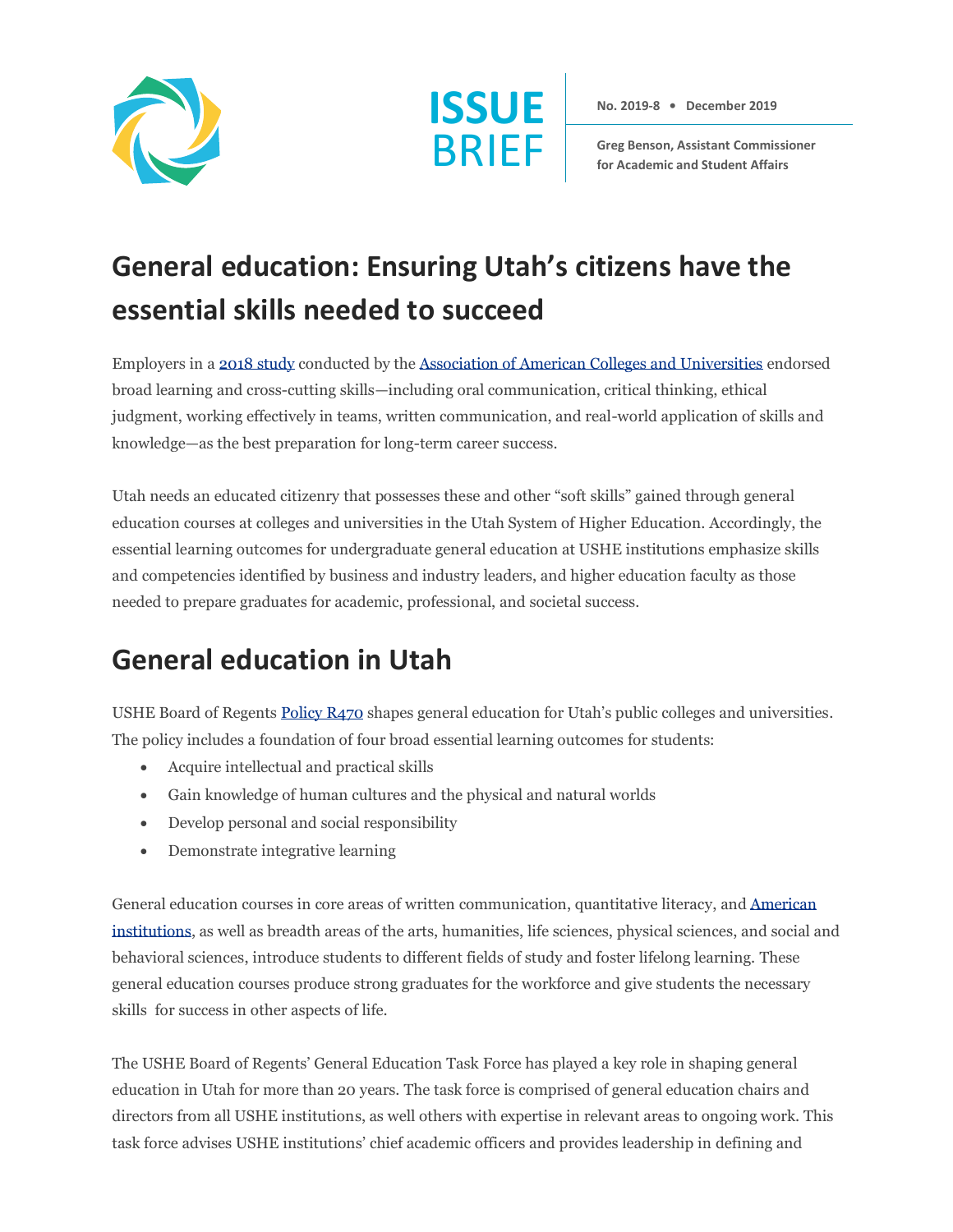evaluating what students should know, understand, and be able to do through general education. Over the years, the task force has also advanced Utah's involvement in national initiatives such as [AAC&U LEAP](https://www.aacu.org/leap/states)  [States](https://www.aacu.org/leap/states) and [Interstate Passport,](https://interstatepassport.wiche.edu/) among others.

USHE and the GETF host an annual conference on general education focused on an enduring question— What is an Educated Person? Faculty, staff, and students from across the state and beyond come together annually to hear from national and state leaders and to examine important and timely topics such as student learning outcomes, learning outcomes assessment, diversity and equity, student success, highimpact practices, student demographics, gateway courses, and many others.

## **Transferability and earlier access**

General education courses across USHE are aligned and transferable, thanks to decades of work by the General Education Task Force and the USHE major committees which are comprised of USHE faculty and staff from more than 30 academic disciplines. Because of their work, Utah students can more seamlessly transfer between colleges and universities in the state without unnecessary repetition of similar courses, saving them both time and money on their way to graduation.

"Block transfer" of general education is another important provision in USHE Policy R470, impacting how students transfer between institutions. If a student fully completes general education at one USHE institution, it transfers as a "block" and will meet the general education requirements of all other USHE institutions. Even students that only partially complete their general education credits at one institution can transfer to another public college or university in the state, with those individual credits accepted at full value at the receiving institution.

General education courses are also available to Utah public high school students through the state's Concurrent Enrollment program. Through Concurrent Enrollment, students can earn college credit that also counts toward high school graduation. Taking general education courses while still in high school introduces students to the rigor of college, helps them gain confidence in their academic ability, and reduces college costs—Utah students who participated in Concurrent Enrollment in 2017-18 save[d \\$48.7](https://ushe.edu/over-36000-utah-high-school-students-participated-in-concurrent-enrollment-last-year-a-10-6-increase/)  [million in future tuition expenses.](https://ushe.edu/over-36000-utah-high-school-students-participated-in-concurrent-enrollment-last-year-a-10-6-increase/)

## **Next steps**

USHE continues to refine lower-division general education courses so that current and future students develop the essential "soft skills" needed for individual prosperity and the progress of our state.

Looking ahead, students will have more options to receive general education credit throug[h prior learning](https://ushe.edu/initiatives/prior-learning-assessment/) assessment and competency-based courses. A new [Regents Transfer Council](https://ushe.edu/wp-content/uploads/pdf/agendas/20190912/presentations/Transfer_Guide_and_Regents_Transfer_Council.pdf) will examine policies,